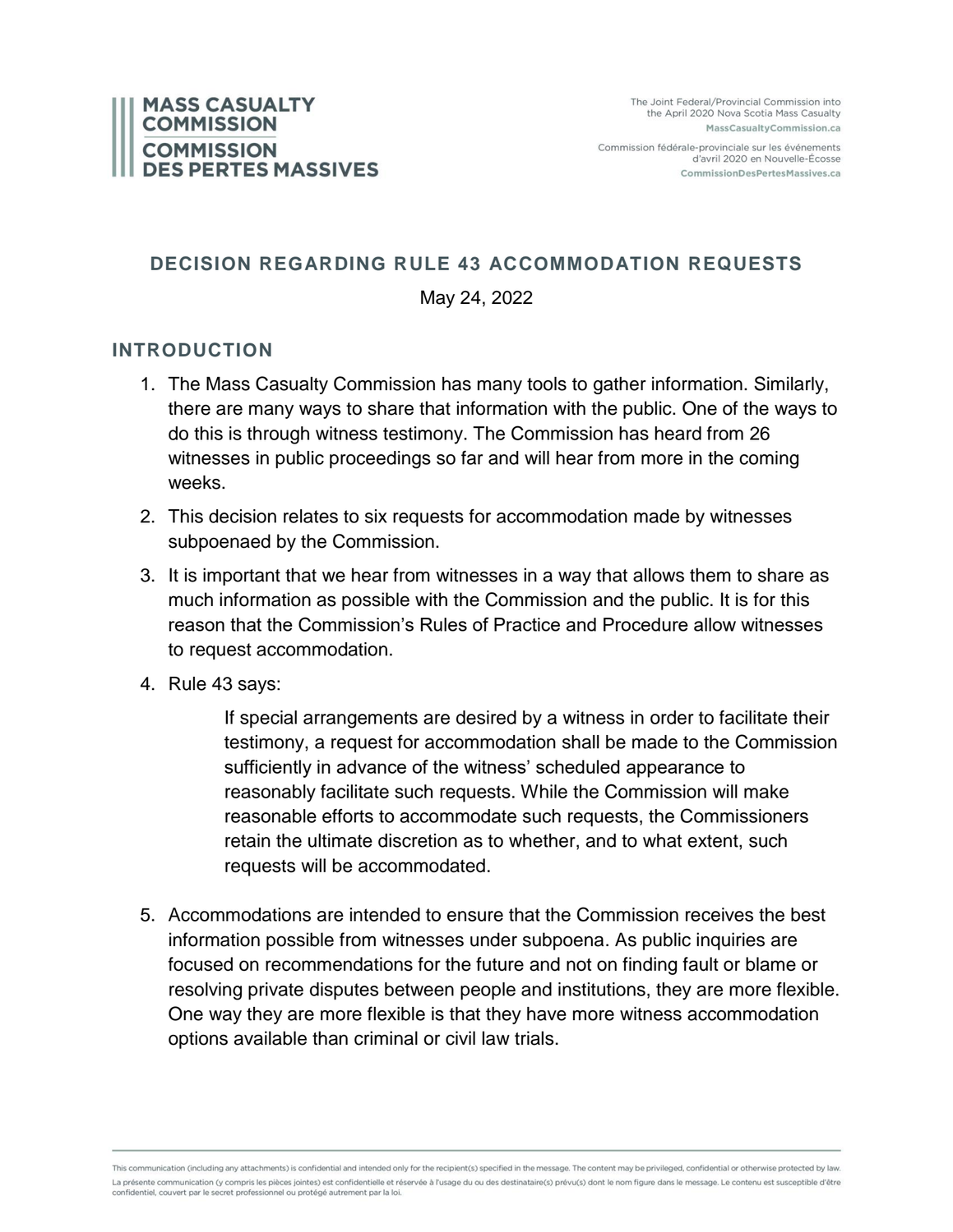#### **RULE 43 PROCESS**

- 6. The Commission's process for addressing Rule 43 takes into account the privacy of those making such requests, the important role Participants play in the inquiry and the public interest in hearing from witness. Such requests almost always deal with physical or psychological health needs and this process relies on the role of Commission counsel to be objective and impartial and represent the public interest. It is the role of Commission counsel to ensure that all issues that bear on the public interest are brought to the attention of the Commissioners, therefore they are best placed to consider accommodation requests and make recommendations. However, we Commissioners retain the ultimate discretion as to whether witnesses will be accommodated and to what extent.
- 7. In order to determine a Rule 43 request, a witness or counsel for a witness submits a request in writing setting out the proposed accommodation and the reason. Commission counsel review the request and the supporting material. If, in the view of Commission counsel, the requested accommodation does not prevent the Commission from reliably obtaining the information it needs from this witness, Commission counsel recommend to the Commissioners that the request for accommodation be granted. If Commission counsel are of the view that the requested accommodation would prevent the Commission from reliably obtaining the information it needs from this witness, Commission counsel then explore other kinds of accommodation with the witness (or their counsel).
- 8. Accommodations may include the following, or a combination of the following:
	- Intermittent breaks during the testimony to accommodate the witness
	- A support person accompanying and sitting next to the witness throughout their oral testimony
	- A one-way screen so that the person giving testimony does not see others in the room while they are testifying
	- The witness testifying outside the hearing room in a small room by closed circuit television, so they do not see the people in the hearing room
	- The witness appearing virtually (for example, by Zoom)
	- Sworn affidavit (if questions remain or new questions arise as a result of the affidavit, the witness may be asked to attend proceedings and answer questions, but these will be focused on the remaining questions and should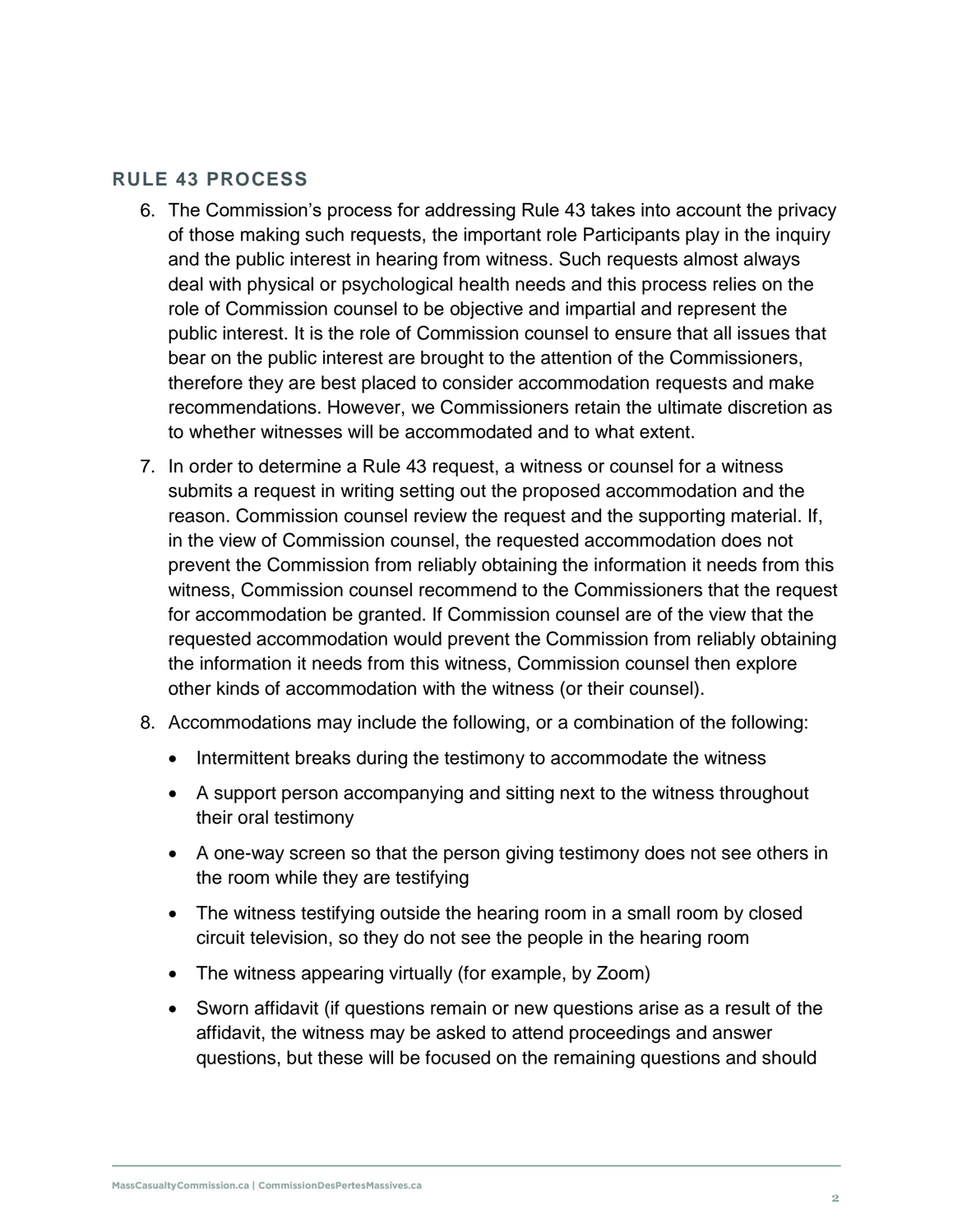minimize the amount of time the witness is questioned in the oral proceedings)

- Testifying in a witness panel
- Evidence given by video.
- 9. After the Commissioners have received the recommendation of Commission counsel, this recommendation is shared on a confidential basis with the applicant witness and other Participants.
- 10.If Participants wish to raise a concern that the accommodation being recommended does not meet the purpose for which the witness is being called, they can raise these concerns in writing. Participants who have concerns are asked to provide submissions about whether the accommodation interferes with achieving the Commission's objectives.

# **SIX RECENT REQUESTS FOR ACCOMMODATION**

- 11.The Commission received requests for accommodation on behalf of six witnesses scheduled to be heard from in upcoming proceedings. The applications were made by the National Police Federation and the Attorney General Department of Justice (Canada). The requested accommodations ranged from provision of a sworn affidavit to appearing as part of a panel.
- 12.Commission counsel recommended that the request for accommodation for one witness not be granted and that two witnesses' request to appear in a panel be permitted. This recommendation was shared with all Participants and there was no objection. The Commissioners agreed with these recommendations and we determined that those witnesses would proceed on that basis. Since witness accommodation requests involve sensitive personal health information, the Commission will not share any specific individual private information about these requests.
- 13.The three remaining witness accommodation requests concern Sergeant (Sgt) Andy O'Brien, Staff Sergeant (S/Sgt) Brian Rehill and Staff Sergeant (S/Sgt) Al Carroll. Commission counsel provided Participants with their recommendations about these requests based on their assessment that, given the health information provided, allowing the witnesses to provide evidence in a way that reduces the stress and time pressure that arises from giving oral evidence in live proceedings would facilitate their testimony and therefore provide better evidence to the Commission. Participants advised that they had concerns about the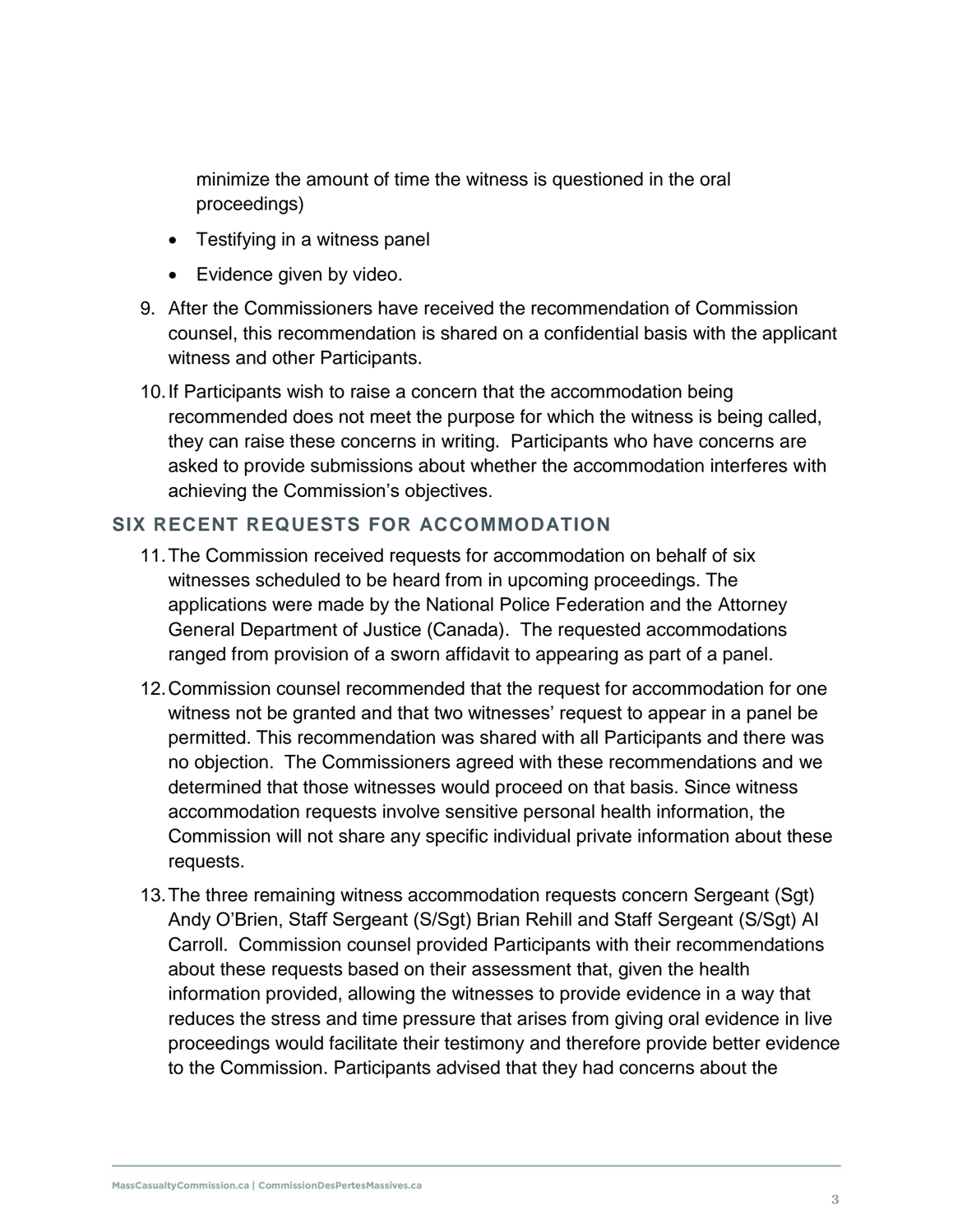proposed accommodations. Participants were invited to make submissions, which we have now received and reviewed.

# **REQUESTS MADE ON BEHALF OF SERGEANT ANDY O'BRIEN, STAFF SERGEANT BRIAN REHILL AND STAFF SERGEANT AL CARROLL**

- 14.The National Police Federation and the Attorney General Department of Justice (Canada) requested that Sgt. O'Brien and S/Sgt. Rehill provide their information by sworn affidavit and that S/Sgt. Carroll testify in person but that all questions be asked of him by Commission counsel only.
- 15.The Commission's Rules of Practice and Procedure outline that these are ways that the Commission can receive evidence.
- 16.Rule 31 says:

Commission Counsel and a witness or their lawyer may prepare an affidavit of the witness' evidence. At the Commissioners' discretion, the affidavit can be admitted into evidence in place of part or all of the individual's oral testimony.

17.Rules 50 – 52 say:

50. In the ordinary course, Commission Counsel will call and question witnesses who give evidence at Commission hearings. Except as otherwise directed by the Commissioners, Commission Counsel may adduce evidence by way of leading and non-leading questions. 51. Commission Counsel has the right to re-examine any witness at the conclusion of their evidence.

52. Participants may have an opportunity to question the witnesses, to the extent of their interest as determined by the Commissioners. Subject to direction from the Commissioners, Commission Counsel will determine the order of questioning. The Commissioners have the discretion to restrict the scope or manner of questioning.

18.The National Police Federation and the Attorney General Department of Justice (Canada) also provided health information to Commission counsel. Some of this information was shared on a confidential basis with Participants who are involved in Phase One of the Inquiry through their counsel, including counsel for the families whose loved ones died in the mass casualty. As noted above, since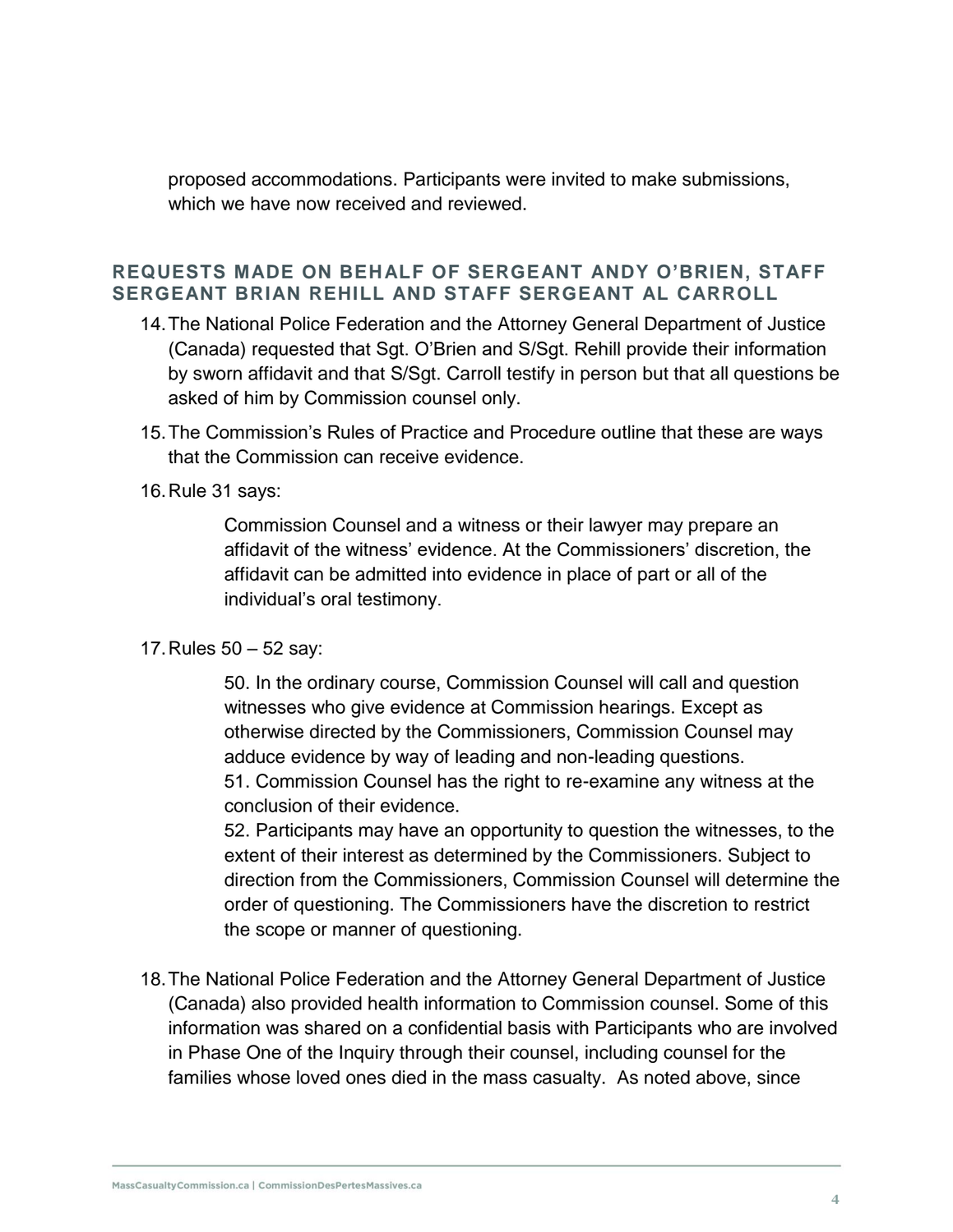witness accommodation requests involve sensitive personal health information, the Commission will not share specific individual private information in this decision.

19.Commission counsel reviewed the accommodation requests as well as the reason for which the witnesses were being called to share information with the Commission. That reason is:

> Witnesses with respect to the Command Post, Operational Communications Centre and command decisions are being called to address material factual gaps and provide important context regarding their roles on April 18/19, 2020, and to provide information about decision making in areas including containment, scene management and use of resources; the organization of the command post and at-scene command posts; communications within the RCMP and with outside agencies; interoperability with other first responding agencies; policies, training and preparation for, and reviews of, critical incidents; and about the supervision and oversight of RCMP members under their command.

- 20.Based on this, Commission counsel determined that the purpose for which these witnesses are called requires that they be asked questions orally and that accommodations should be limited to those that facilitate their oral testimony.
- 21.The recommendation of Commission counsel was that Sgt. O'Brien and S/Sgt. Rehill provide their evidence through sworn videotaped statements. Participants' questions would be collected in advance and asked by Commission counsel. Participants would be provided with a copy of the video and invited to submit any new questions they have as a result of the evidence. Questioning of the witness statement would continue the next day and Commission counsel would ask the remaining questions, although repetitive or irrelevant questions would not be asked. Once complete, the video would be shared publicly as an exhibit and form part of the record.
- 22.With regard to S/Sgt. Carroll, Commission counsel recommended that the proceeding room be cleared while he is providing evidence. Participants and their counsel would watch on the webcast. S/Sgt. Carroll would be questioned as set out in Rules 50-52, following a caucus among counsel as has been the Commission's practice with other witnesses.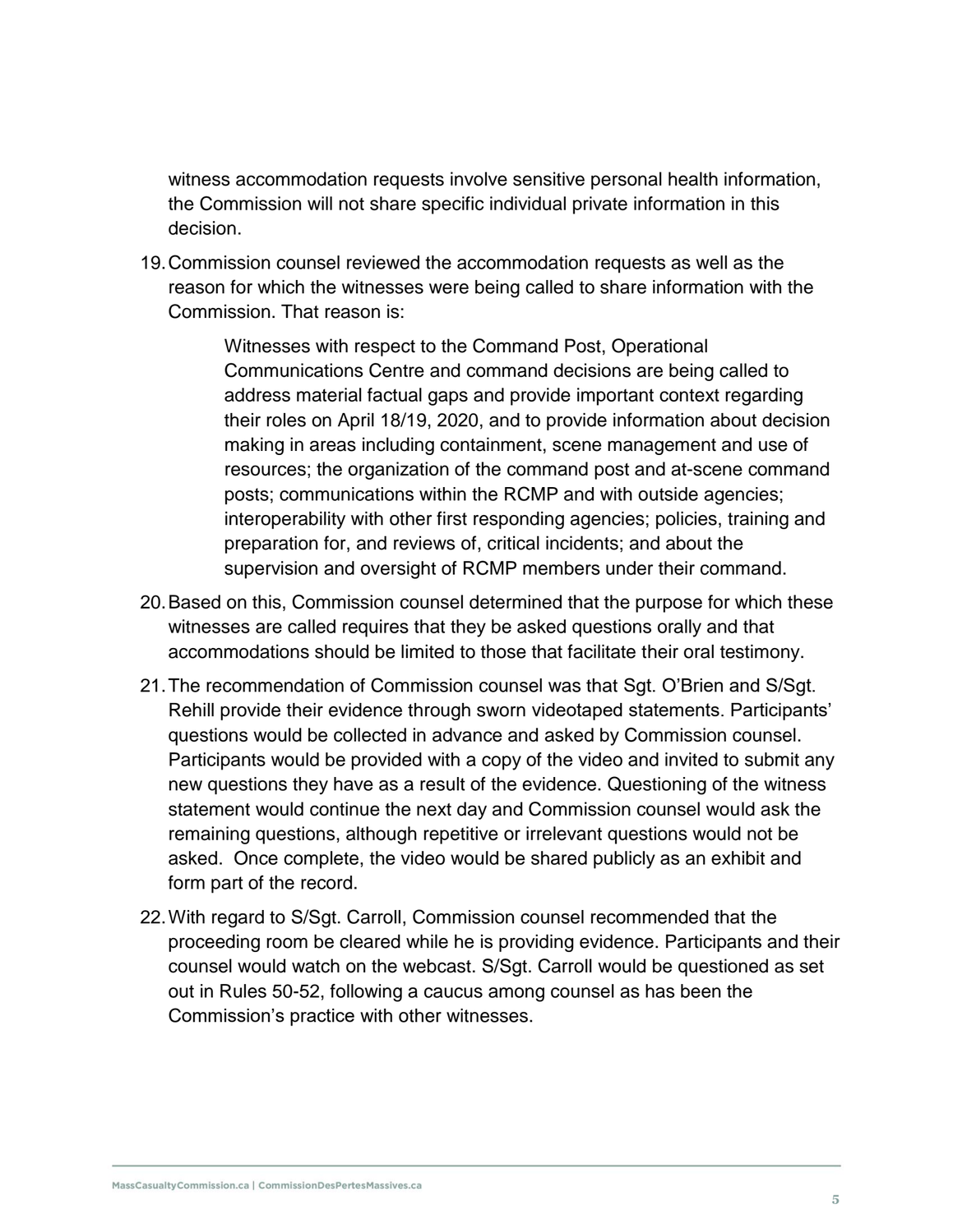### **PARTICIPANTS' SUBMISSIONS**

23.After Commission counsel shared their recommendations for accommodations with Participants, Participants were invited to make submissions about how, in their view, the recommended accommodations would interfere with achieving the Commission's objectives. Included with National Police Federation's submissions was information about the underlying basis for the accommodation requests that had previously been shared with Phase One Participants' counsel as well as some additional information not shared previously. Participants' submissions were distributed to other Participants.

### **DECISION**

24.Having carefully considered all submissions received from Participants as well as the recommendations of Commission counsel, we direct that these witnesses provide their information to the Commission as follows:

#### **S/Sgt. Al Carroll**

25.S/Sgt. Carroll will be heard from on May 26 via Zoom, with breaks as needed, as part of proceedings. S/Sgt. Carroll will be questioned as set out in Rules 50 -52 following a caucus, as has been the Commission's practice with other witnesses.

# **Sgt. Andy O'Brien and S/Sgt. Brian Rehill**

- 26.Sgt. O'Brien and S/Sgt. Rehill will be heard from via Zoom as individual witnesses. They will be questioned by Commission counsel. The questioning and responses of the witnesses will be recorded and transcribed, but it will not be livecast. When the recordings are complete, as soon as practicable, the videos will be marked as an exhibit and posted to the website.
- 27.The session will be attended virtually by Commissioners, and any Participants and counsel who wish to attend. Virtual attendees, other than the Commissioners, will be off screen with microphones muted. Accredited media may also attend, under embargo. Once the video is posted to the website, media may report upon its contents.
- 28.In order to ensure that all relevant questions are asked, Participants will be requested to provide questions they have for Sgt. O'Brien and S/Sgt. Rehill by sending them by 4:00 p.m. on May 26 to Commission counsel. Commission counsel will then plan their questioning to cover the questions that fall within the scope set out above. Commission counsel will question the witnesses on May 30 and May 31, beginning with S/Sgt. Rehill. After Commission counsel has asked